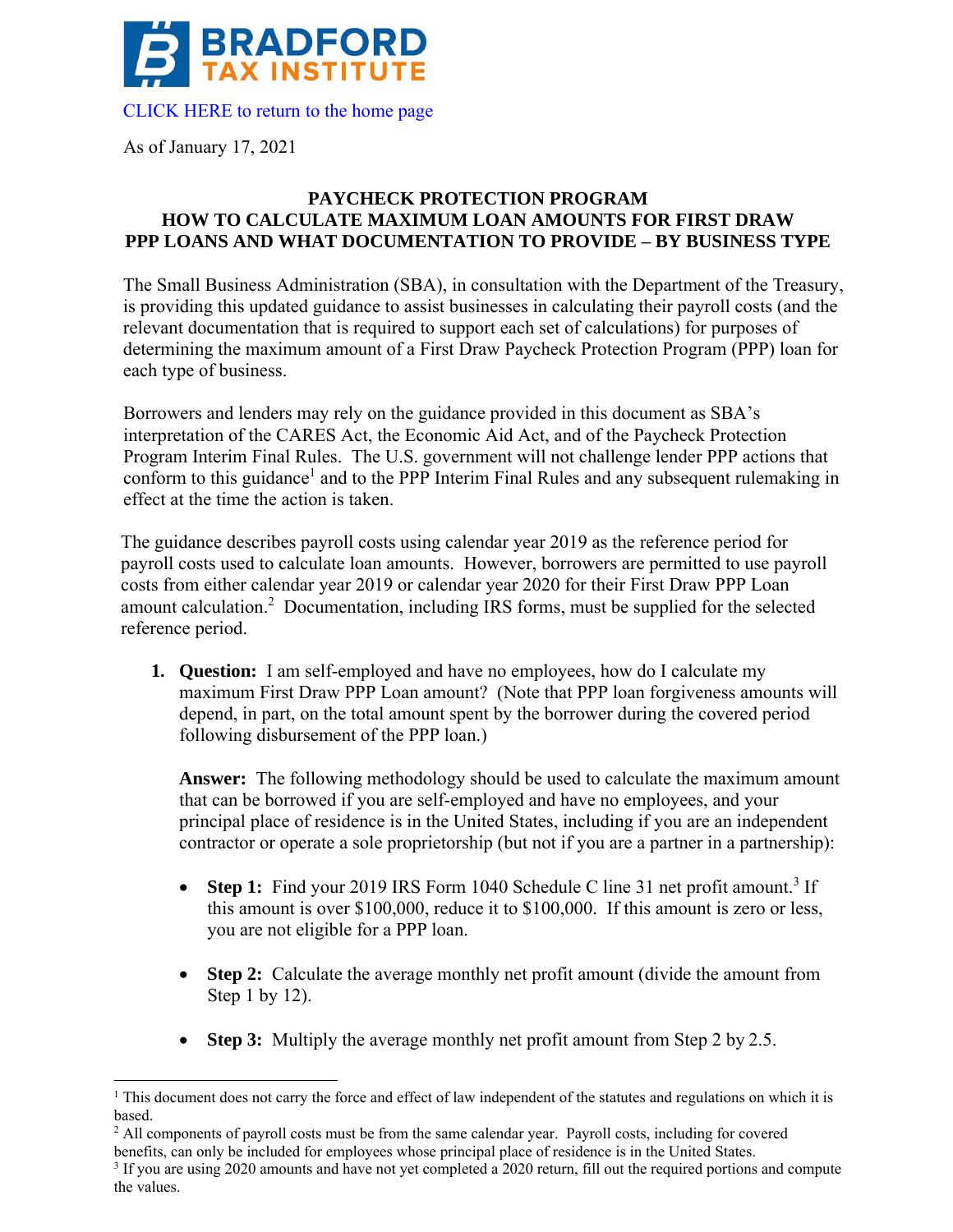• **Step 4:** Add the outstanding amount of any Economic Injury Disaster Loan (EIDL) made between January 31, 2020 and April 3, 2020 that you seek to refinance. Do not include the amount of any advance under an EIDL COVID-19 loan (because it does not have to be repaid).

Your 2019 IRS Form 1040 Schedule C must be provided to substantiate the applied-for PPP loan amount. You must also provide a 2019 IRS Form 1099-MISC detailing nonemployee compensation received (box 7), IRS Form 1099-K, invoice, bank statement, or book of record establishing you were self-employed in 2019 and a 2020 invoice, bank statement, or book of record establishing you were in operation on February 15, 2020.

**2. Question:** I am self-employed and have employees, how do I calculate my maximum First Draw PPP Loan amount (up to \$10 million)? (Note that PPP loan forgiveness amounts will depend, in part, on the total amount spent by the borrower during the covered period following disbursement of the PPP loan.)

**Answer:** The following methodology should be used to calculate the maximum amount that can be borrowed if you are self-employed with employees, including if you are an independent contractor or operate a sole proprietorship (but not if you are a partner in a partnership):

- **Step 1:** Compute your 2019 payroll costs by adding the following:
	- o 2019 IRS Form 1040 Schedule C line 31 net profit amount: 4
		- if this amount is over \$100,000, reduce it to \$100,000,
		- if this amount is less than zero, set this amount at zero;
	- o 2019 gross wages and tips paid to your employees whose principal place of residence is in the United States, up to \$100,000 per employee, which can be computed using:
		- 2019 IRS Form 941 Taxable Medicare wages & tips (line 5ccolumn 1) from each quarter,
		- Plus any pre-tax employee contributions for health insurance or other fringe benefits excluded from Taxable Medicare wages & tips, and
		- Minus (i) any amount paid to any individual employee in excess of \$100,000, and (ii) any amounts paid to any employee whose principal place of residence is outside the United States;
	- o 2019 employer contributions for employee group health, life, disability, vision, and dental insurance (the portion of IRS Form 1040 Schedule C line 14 attributable to those contributions);

<sup>4</sup> If you are using 2020 payroll costs and have not yet completed a 2020 return, fill it out and compute the value.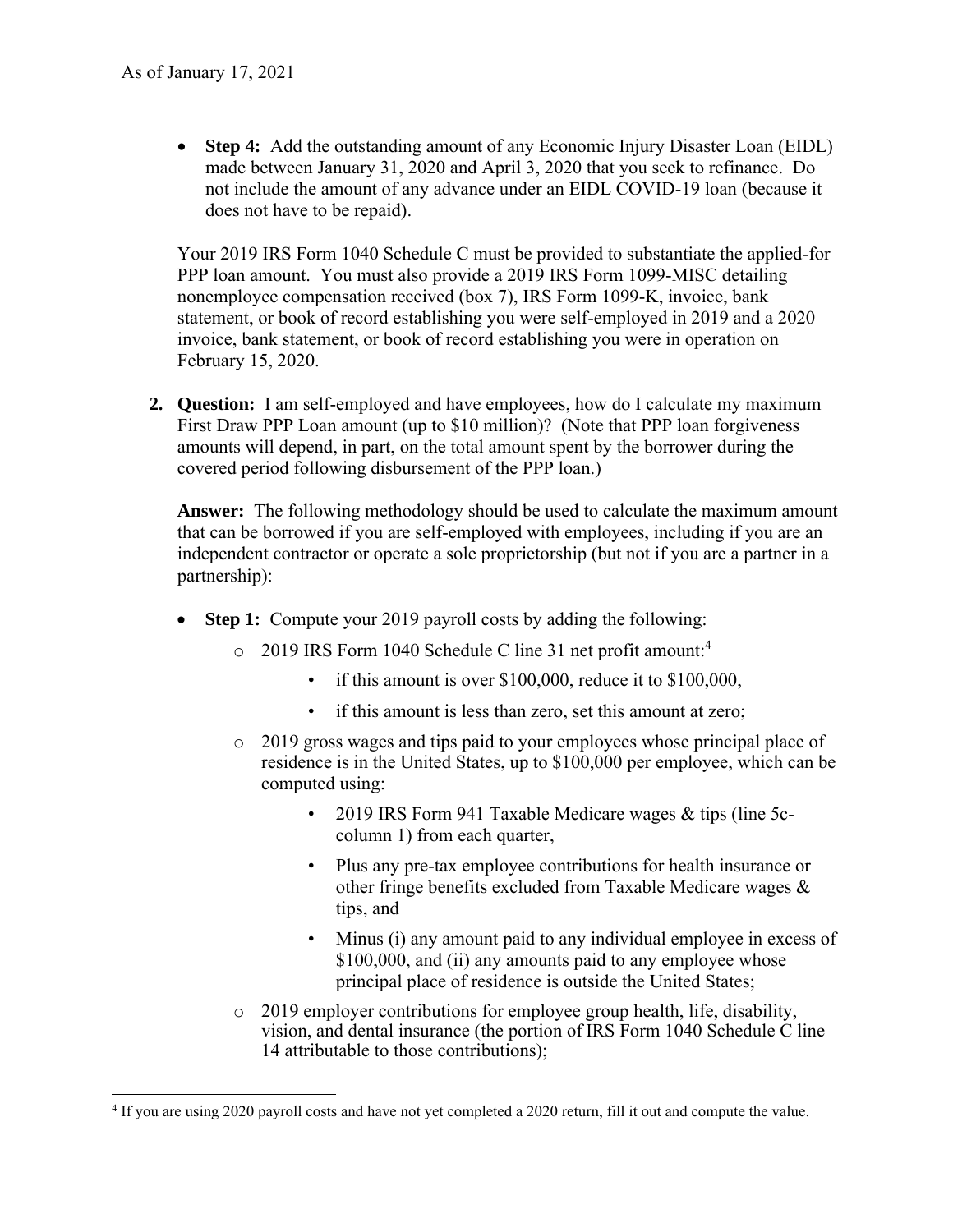- o 2019 employer contributions to employee retirement plans (IRS Form 1040 Schedule C line 19); and
- o 2019 employer state and local taxes assessed on employee compensation, primarily state unemployment insurance tax (from state quarterly wage reporting forms).
- **Step 2:** Calculate the average monthly payroll costs amount (divide the amount from Step 1 by 12).
- **Step 3:** Multiply the average monthly payroll costs amount from Step 2 by 2.5.
- **Step 4:** Add the outstanding amount of any EIDL made between January 31, 2020 and April 3, 2020 that you seek to refinance. Do not include the amount of any advance under an EIDL COVID-19 loan (because it does not have to be repaid).

Your 2019 IRS Form 1040 Schedule C, IRS Form 941 and state quarterly wage unemployment insurance tax reporting form from each quarter (or equivalent payroll processor records or IRS Wage and Tax Statements), along with documentation of any retirement or group health, life, disability, vision, and dental contributions, must be provided to substantiate the applied-for PPP loan amount. A payroll statement or similar documentation from the pay period that covered February 15, 2020 must be provided to establish you were in operation and had employees on that date.

**3. Question:** I am a self-employed farmer or rancher who reports my income on IRS Form 1040 Schedule F. What documentation must I provide in place of Schedule C and how should my maximum loan amount be determined (up to \$10 million)?

**Answer:** Self-employed farmers and ranchers (i.e., those who report their net farm profit on IRS Form 1040 Schedule 1 and Schedule F) should use IRS Form 1040 Schedule F in lieu of Schedule C.

The calculation for self-employed farmers and ranchers without employees is the same as for Schedule C filers that have no employees, except that Schedule F line 9 (gross income) should be used to determine the loan amount rather than Schedule C line 31 (net profit).

The calculation for self-employed farmers and ranchers with employees is the same as for Schedule C filers that have employees with several exceptions. First, in place of Schedule C line 31 (net profit), the difference between Schedule F line 9 (gross income) and the sum of Schedule F lines 15, 22, and 23 (for employee payroll) should be used. Second, employer contributions for employee group health, life, disability, vision and dental insurance (portion of Schedule F line 15 attributable to those contributions) and employer contributions for employee retirement contributions (Schedule F line 23) should be used in place of those respective lines on Schedule C.

The documentation requirements are the same as for Schedule C filers except the 2019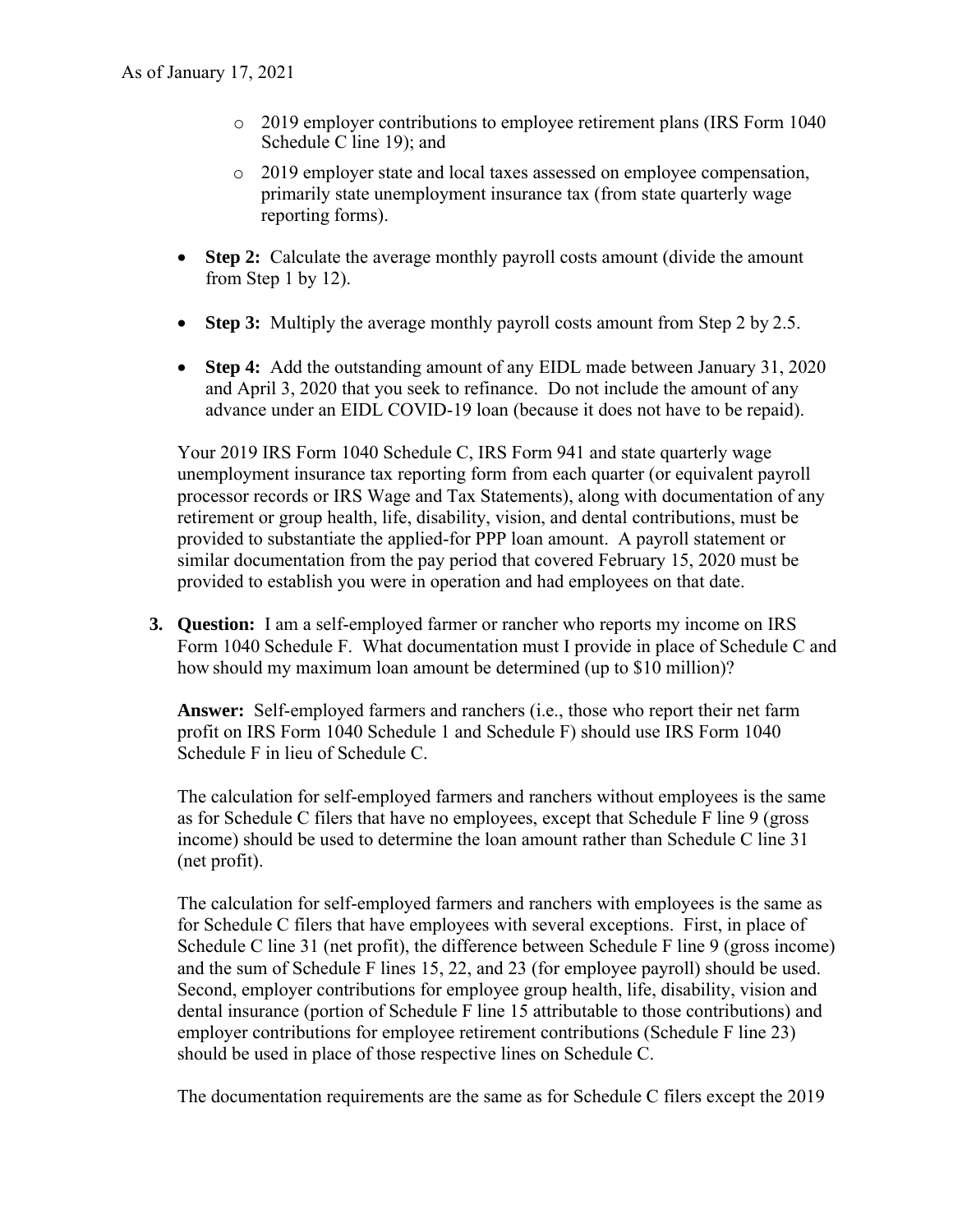IRS Form 1040 Schedule 1 and Schedule F must be included with the loan application in place of IRS Form 1040 Schedule C. Additionally, for farmers and ranchers with employees, IRS Form 943 should be provided in addition to, or in place of, IRS Form 941, as applicable.

**4. Question:** How do partnerships apply for PPP loans, and how is the maximum First Draw PPP Loan amount calculated for partnerships (up to \$10 million)? Should partners' self- employment income be included on the business entity level PPP loan application or on separate PPP loan applications for each partner? (Note that PPP loan forgiveness amounts will depend, in part, on the total amount spent during the covered period following disbursement of the PPP loan.)

**Answer:** The following methodology should be used to calculate the maximum amount that can be borrowed for partnerships (partners' self-employment income should be included on the partnership's PPP loan application; individual partners may not apply for separate PPP loans):

- **Step 1:** Compute 2019 payroll costs by adding the following:
	- o 2019 Schedule K-1 (IRS Form 1065) Net earnings from self-employment of individual U.S.-based general partners that are subject to self-employment tax, multiplied by  $0.9235$ ,<sup>5</sup> up to \$100,000 per partner:<sup>6</sup>
		- Compute the net earnings from self-employment of individual U.S.-based general partner that are subject to self-employment tax from box 14a of IRS Form 1065 Schedule K-1 and subtract (i) any section 179 expense deduction claimed in box 12; (ii) any unreimbursed partnership expenses claimed; and (iii) any depletion claimed on oil and gas properties;
			- if this amount is over \$100,000, reduce it to \$100,000;
			- if this amount is less than zero, set this amount at zero;
	- o 2019 gross wages and tips paid to employees whose principal place of residence is in the United States (if any), up to \$100,000 per employee, which can be computed using:
		- 2019 IRS Form 941 Taxable Medicare wages & tips (line 5ccolumn 1) from each quarter,
		- Plus any pre-tax employee contributions for health insurance or other fringe benefits excluded from Taxable Medicare wages & tips, and
		- Minus any amounts paid to any individual employee in excess of \$100,000 and any amounts paid to any employee whose principal

<sup>&</sup>lt;sup>5</sup> This treatment follows the computation of self-employment tax from IRS Form 1040 Schedule SE Section A line 4 and removes the "employer" share of self-employment tax, consistent with how payroll costs for employees in the

partnership are determined.<br><sup>6</sup> If the partnership is using 2020 payroll costs and the Form 1065 for 2020 has not yet been completed, fill out the form.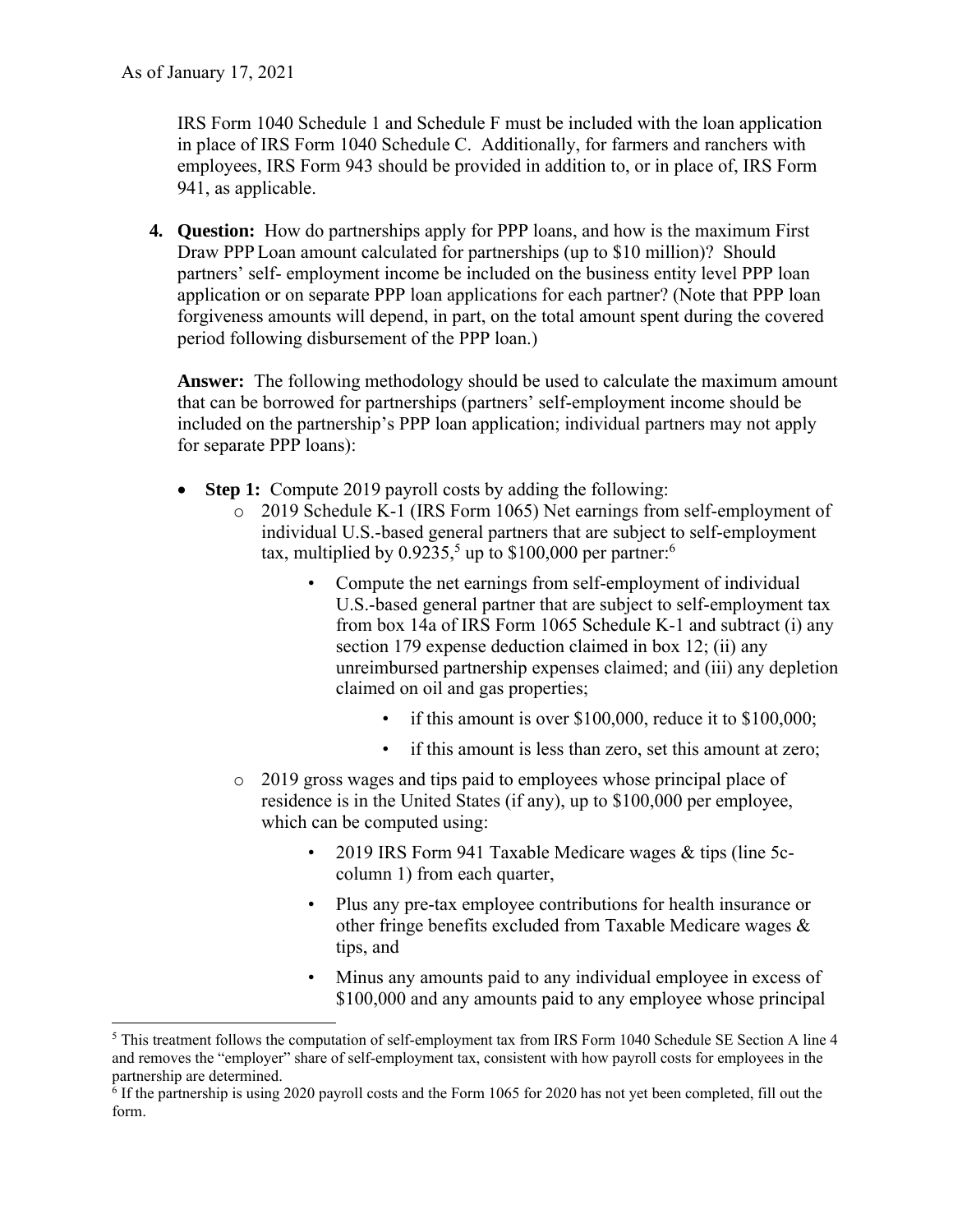place of residence is outside the United States;

- o 2019 employer contributions for employee (but not partner) group health, life, disability, vision, and dental insurance, if any (portion of IRS Form 1065 line 19 attributable to those contributions);
- o 2019 employer contributions to employee (but not partner) retirement plans, if any (IRS Form 1065 line 18); and
- o 2019 employer state and local taxes assessed on employee compensation, primarily state unemployment insurance tax (from state quarterly wage reporting forms), if any.
- **Step 2:** Calculate the average monthly payroll costs (divide the amount from Step 1 by 12).
- **Step 3:** Multiply the average monthly payroll costs from Step 2 by 2.5.
- **Step 4:** Add any outstanding amount of any EIDL made between January 31, 2020 and April 3, 2020 that you seek to refinance. Do not include the amount of any advance under an EIDL COVID-19 loan (because it does not have to be repaid).

 contributions must also be provided to substantiate the First Draw PPP Loan amount. If The partnership's 2019 IRS Form 1065 (including K-1s) must be provided to substantiate the applied-for First Draw PPP Loan amount. If the partnership has employees, other relevant supporting documentation, including the 2019 IRS Form 941 and state quarterly wage unemployment insurance tax reporting form from each quarter (or equivalent payroll processor records or IRS Wage and Tax Statements) along with records of any retirement or group health, life, disability, vision, and dental insurance the partnership has employees, a payroll statement or similar documentation from the pay period that covered February 15, 2020 must be provided to establish the partnership was in operation and had employees on that date. If the partnership has no employees, an invoice, bank statement, or book of record establishing the partnership was in operation on February 15, 2020 must instead be provided.

**5. Question:** How is the maximum First Draw PPP Loan amount calculated for S corporations and C corporations (up to \$10 million)? (Note that PPP loan forgiveness amounts will depend, in part, on the total amount spent during the covered period following disbursement of the PPP loan.)

**Answer:** The following methodology should be used to calculate the maximum amount that can be borrowed for corporations, including S and C corporations:

- **Step 1:** Compute 2019 payroll costs by adding the following:
	- $\circ$  2019 gross wages and tips paid to your employees whose principal place of residence is in the United States, up to \$100,000 per employee, which can be computed using:
		- 2019 IRS Form 941 Taxable Medicare wages & tips (line 5c-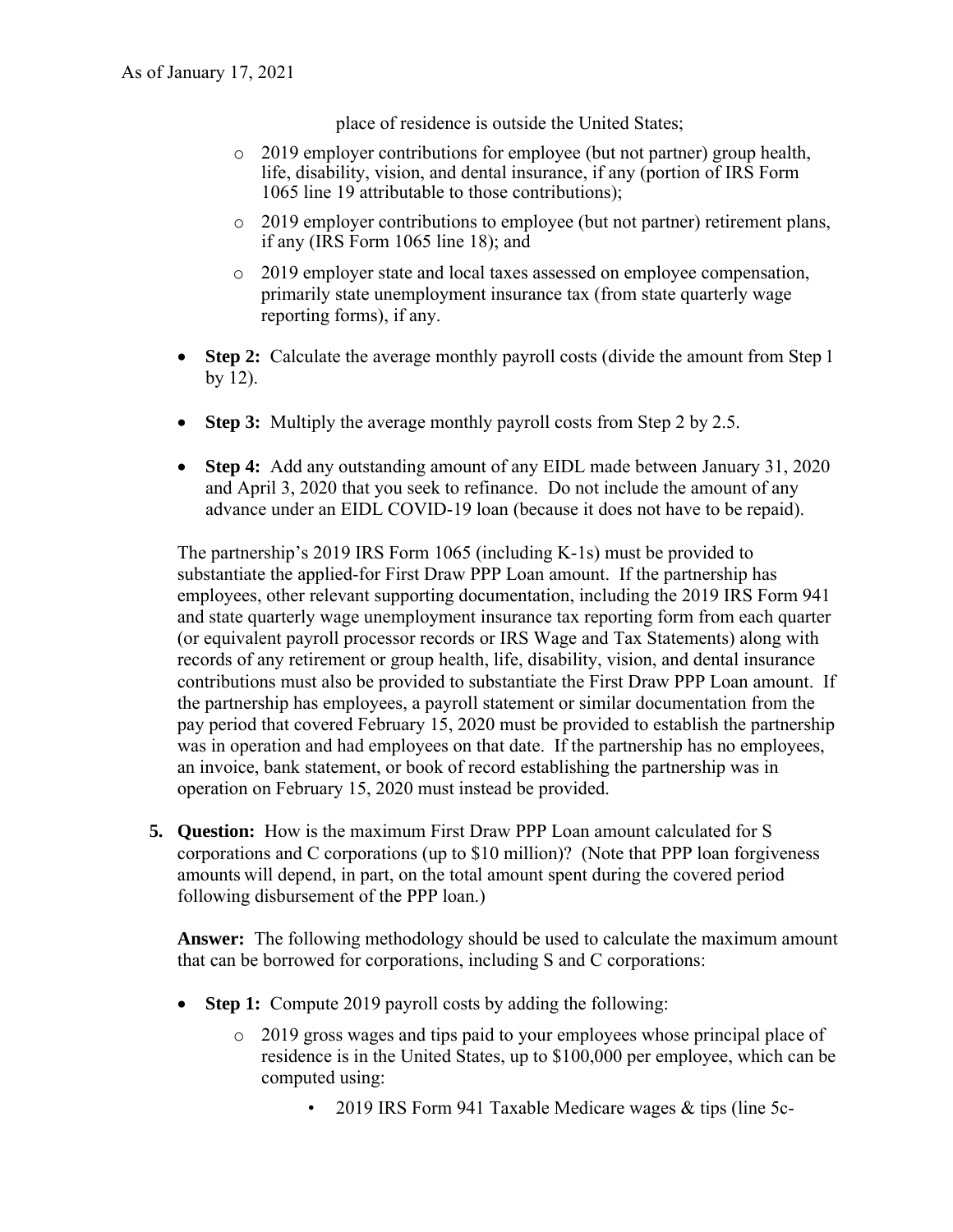column 1) from each quarter,

- Plus any pre-tax employee contributions for health insurance or other fringe benefits excluded from Taxable Medicare wages & tips,
- Minus (i) any amounts paid to any individual employee in excess of \$100,000, and (ii) any amounts paid to any employee whose principal place of residence is outside the United States;
- attributable to those contributions); $^7$ o 2019 employer group health, life, disability, vision, and dental insurance contributions (portion of IRS Form 1120 line 24 or IRS Form 1120-S line 18
- o 2019 employer retirement contributions (IRS Form 1120 line 23 or IRS Form 1120-S line 17); and
- o 2019 employer state and local taxes assessed on employee compensation, primarily state unemployment insurance tax (from state quarterly wage reporting forms).
- **Step 2:** Calculate the average monthly payroll costs (divide the amount from Step 1 by 12).
- **Step 3:** Multiply the average monthly payroll costs from Step 2 by 2.5
- **Step 4:** Add the outstanding amount of any EIDL made between January 31, 2020 and April 3, 2020 that you seek to refinance. Do not include the amount of any advance under an EIDL COVID-19 loan (because it does not have to be repaid).

The corporation's 2019 IRS Form 941 and state quarterly wage unemployment insurance tax reporting form from each quarter (or equivalent payroll processor records or IRS Wage and Tax Statements), along with the filed business tax return (IRS Form 1120 or IRS 1120-S) or other documentation of any retirement and group health, life, disability, vision, and dental insurance contributions, must be provided to substantiate the applied-for PPP loan amount. A payroll statement or similar documentation from the pay period that covered February 15, 2020 must be provided to establish you were in operation and had employees on that date.

**6. Question:** How is the maximum First Draw PPP Loan amount calculated for eligible nonprofit organizations (up to \$10 million)? (Note that PPP loan forgiveness amounts will depend, in part, on the total amount spent during the covered period following disbursement of the PPP loan.)

**Answer:** The following methodology should be used to calculate the maximum amount that can be borrowed for eligible nonprofit organizations (eligible nonprofit religious institutions or other eligible nonprofits without an IRS Form 990 filing requirement, see

<sup>7</sup> Note that employer contributions for group health, life, disability, vision, and dental insurance for S-Corporation employees who own more than a 2 percent stake in the business (or employees who are family members of such owners) are not included in this figure as such contributions are already included in gross wages.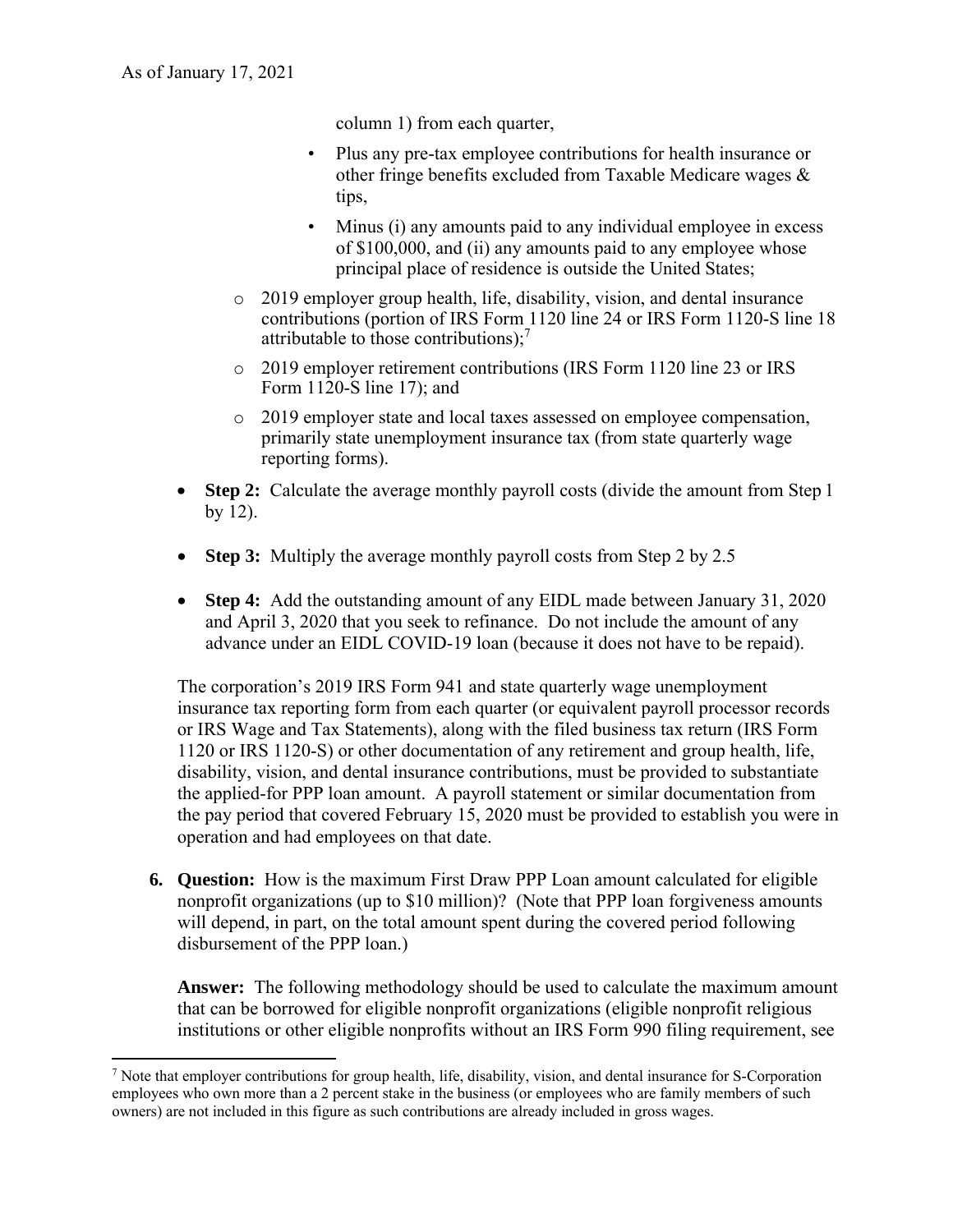the next question):

- **Step 1:** Compute 2019 payroll costs by adding the following:
	- o 2019 gross wages and tips paid to your employees whose principal place of residence is in the United States, up to \$100,000 per employee, which can be computed using:
		- 2019 IRS Form 941 Taxable Medicare wages & tips (line 5ccolumn 1) from each quarter,
		- Plus any pre-tax employee contributions for health insurance or other fringe benefits excluded from Taxable Medicare wages & tips, and
		- Minus (i) any amounts paid to any individual employee in excess of \$100,000, and (ii) any amounts paid to any employee whose principal place of residence is outside the U.S.;
	- o 2019 employer group health, life, disability, vision, and dental insurance contributions (portion of IRS Form 990 Part IX line 9 attributable to those contributions);
	- o 2019 employer retirement contributions (IRS Form 990 Part IX line 8); and
	- o 2019 employer state and local taxes assessed on employee compensation, primarily state unemployment insurance tax (from state quarterly wage reporting forms).
- **Step 2:** Calculate the average monthly payroll costs (divide the amount from Step 1 by 12).
- **Step 3:** Multiply the average monthly payroll costs from Step 2 by 2.5.
- **Step 4:** Add the outstanding amount of any EIDL made between January 31, 2020 and April 3, 2020 that you seek to refinance. Do not include the amount of any advance under an EIDL COVID-19 loan (because it does not have to be repaid).

The nonprofit organization's 2019 IRS Form 941 and state quarterly wage unemployment insurance tax reporting form from each quarter (or equivalent payroll processor records or IRS Wage and Tax Statements), along with the filed IRS Form 990 Part IX or other documentation of any retirement and group health, life, disability, vision, and dental insurance contributions, must be provided to substantiate the appliedfor PPP loan amount. A payroll statement or similar documentation from the pay period that covered February 15, 2020 must be provided to establish you were in operation and had employees on that date. Eligible nonprofits that file IRS Form 990-EZ should rely on that form and those that do not file an IRS Form 990 or 990-EZ, typically those with gross receipts less than \$50,000, should see the next question.

**7. Question:** How is the maximum First Draw PPP Loan amount calculated for eligible nonprofit religious institutions, veterans organizations, and tribal businesses (up to \$10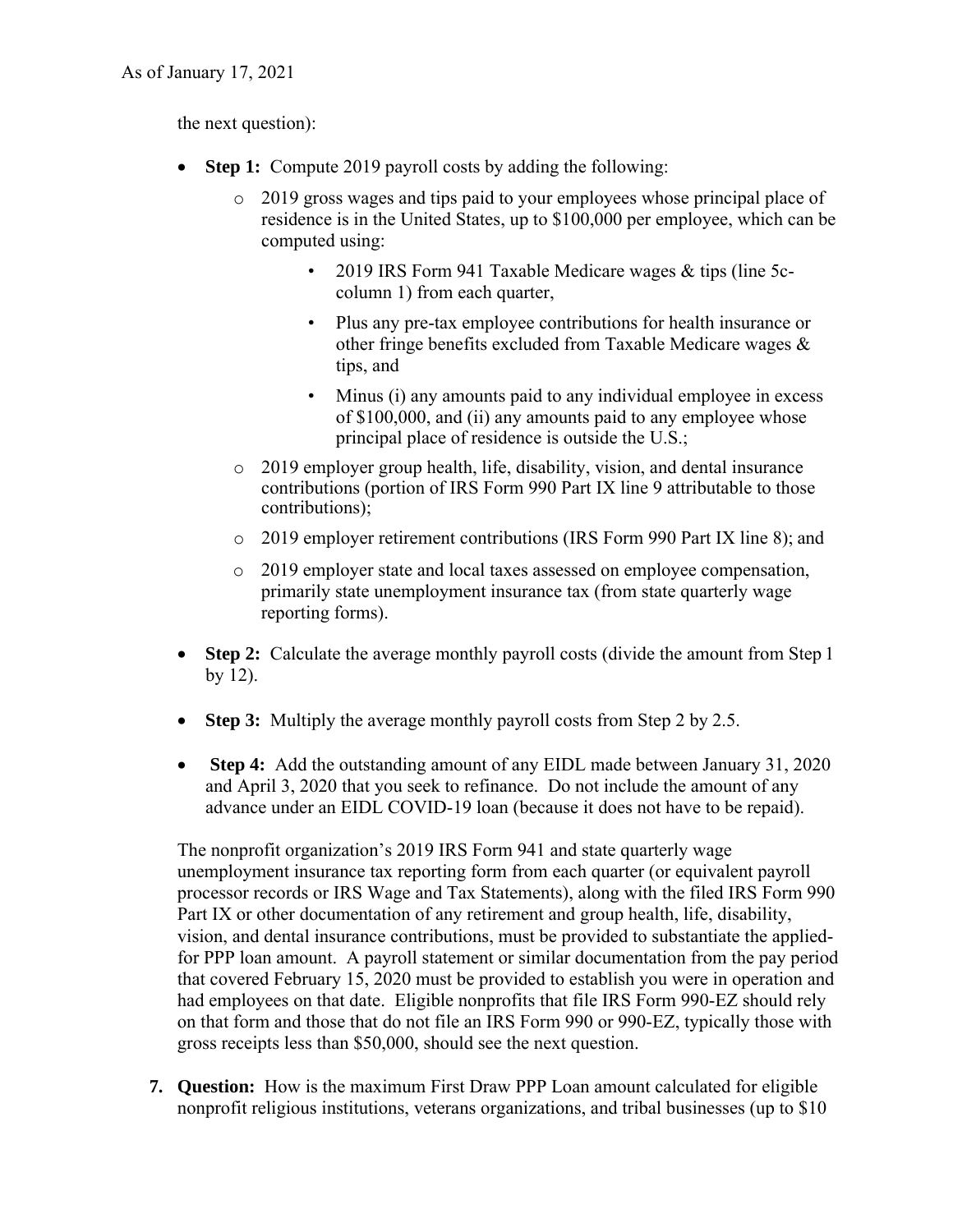million)? (Note that PPP loan forgiveness amounts will depend, in part, on the total amount spent during the covered period following disbursement of the PPP loan.)

**Answer:** The following methodology should be used to calculate the maximum amount that can be borrowed for eligible nonprofit religious institutions, veterans organizations and tribal businesses:

- **Step 1:** Compute 2019 payroll costs by adding the following:
	- o 2019 gross wages and tips paid to employees whose principal place of residence is in the United States, up to \$100,000 per employee, which can be computed using:
		- 2019 IRS Form 941 Taxable Medicare wages & tips (line 5ccolumn 1) from each quarter,
		- Plus any pre-tax employee contributions for health insurance or other fringe benefits excluded from Taxable Medicare wages & tips, and
		- Minus (i) any amounts paid to any individual employee in excess of \$100,000, and (ii) any amounts paid to any employee whose principal place of residence is outside the United States;
	- o 2019 employer group health, life, disability, vision, and dental insurance contributions;
	- o 2019 employer retirement contributions; and
	- o 2019 employer state and local taxes assessed on employee compensation, primarily state unemployment insurance tax (from state quarterly wage reporting forms).
- **Step 2:** Calculate the average monthly payroll costs (divide the amount from Step 1) by 12).
- **Step 3:** Multiply the average monthly payroll costs from Step 2 by 2.5.
- **Step 4:** Add any outstanding amount of any EIDL made between January 31, 2020 and April 3, 2020 that you seek to refinance. Do not include the amount of any advance under an EIDL COVID-19 loan (because it does not have to be repaid).

The entity's 2019 IRS Form 941 and state quarterly wage unemployment insurance tax reporting form from each quarter (or equivalent payroll processor records or IRS Wage and Tax Statements), along with documentation of any retirement and group health, life, disability, vision, and dental insurance contributions, must be provided to substantiate the applied-for PPP loan amount. A payroll statement or similar documentation from the pay period that covered February 15, 2020 must be provided to establish you were in operation and had employees on that date.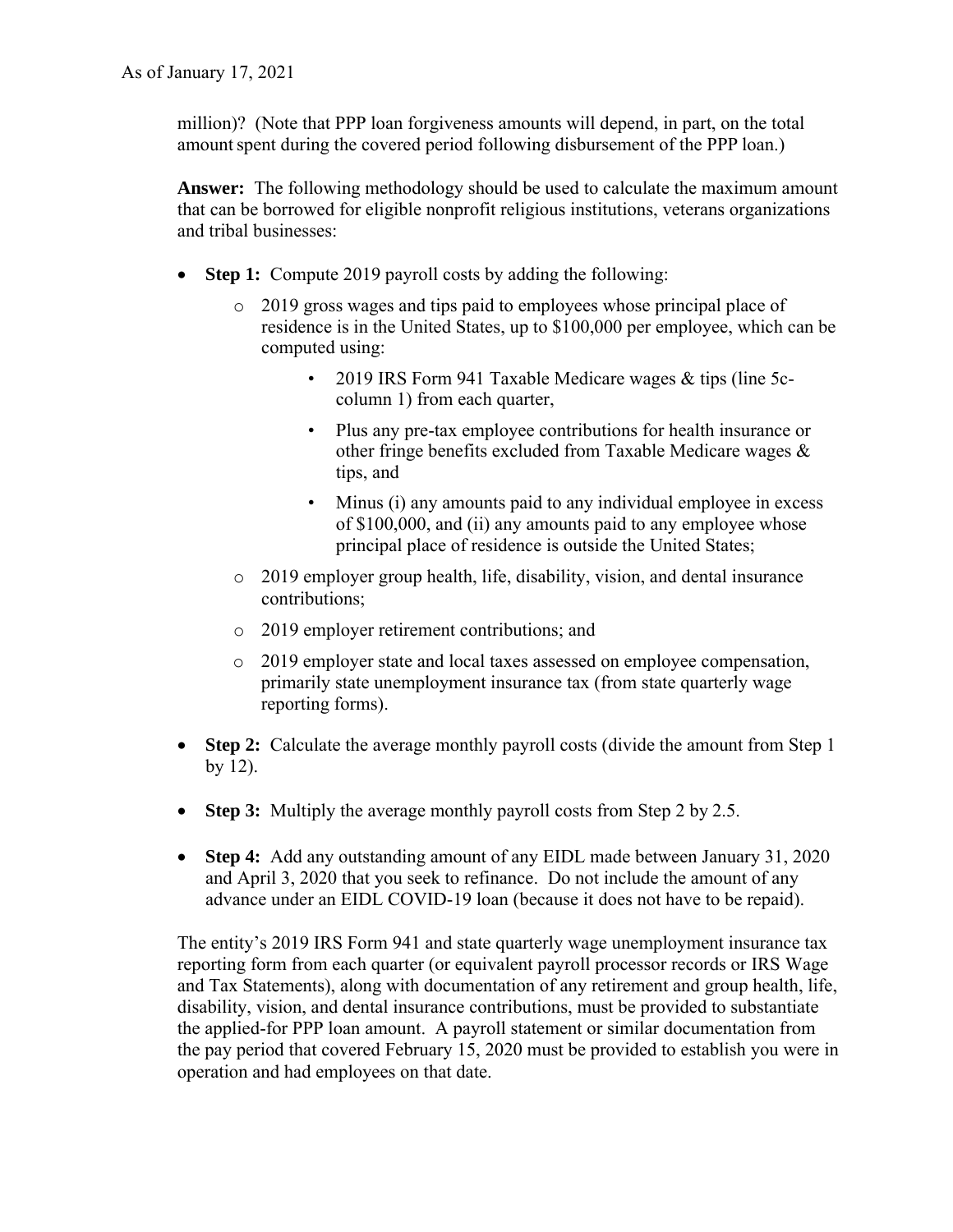**8. Question:** I am an LLC owner. Which set of instructions applies to me?

**Answer:** LLCs should follow the instructions that apply to their tax filing status in the reference period used to calculate payroll costs (2019 or 2020)—i.e., whether the LLC filed (or will file) as a sole proprietor, a partnership, or a corporation in the reference period.

**9. Question:** What other documentation can an applicant provide for the purpose of substantiating payroll costs used to calculate the applied-for First Draw PPP Loan amount?

**Answer:** An applicant may provide IRS Form W-2s and IRS Form W-3 or payroll processor reports, including quarterly and annual tax reports, in lieu of IRS Form 941. Additionally, very small businesses that file an annual IRS Form 944 or agricultural employers that file an annual IRS Form 943 should rely on and provide IRS Form 944 or IRS Form 943 in lieu of IRS Form 941.

 An applicant may provide records from a retirement administrator to document employer retirement contributions. An applicant may also provide records from a health insurance company or third-party administrator for a self-insured plan to document employer health insurance contributions.

 **10. Question:** I am a corporation or nonprofit and was in operation on February 15, 2020, but was not in operation between February 15, 2019, and June 30, 2019. What reference period should I be using to compute my First Draw PPP Loan amount?

 amount that you can borrow: **Answer:** In this case, you may choose one of two ways to calculate your First Draw PPP Loan amount. The first option is for borrowers to follow the applicable instructions in Questions 5, 6, 7 and use payroll information for all of 2020 instead of 2019. The second option is for borrowers to calculate their loan amount using their average monthly payroll costs incurred in January and February 2020. For borrowers choosing the second option, the following methodology should be used to calculate the maximum

- **Step 1:** Compute January and February 2020 payroll costs by adding the following:
	- o Gross pay to employees for those two months whose principal place of residence is in the United States, up to \$16,667 per employee;
	- o Employer group health, life, disability, vision, and dental insurance contributions for those two months;
	- o Employer retirement contributions for those two months; and
	- o Employer state and local taxes assessed on employee compensation for those two months, primarily state unemployment insurance tax.
- **Step 2:** Calculate the average monthly payroll costs (divide the amount from Step 1 by  $2$ ).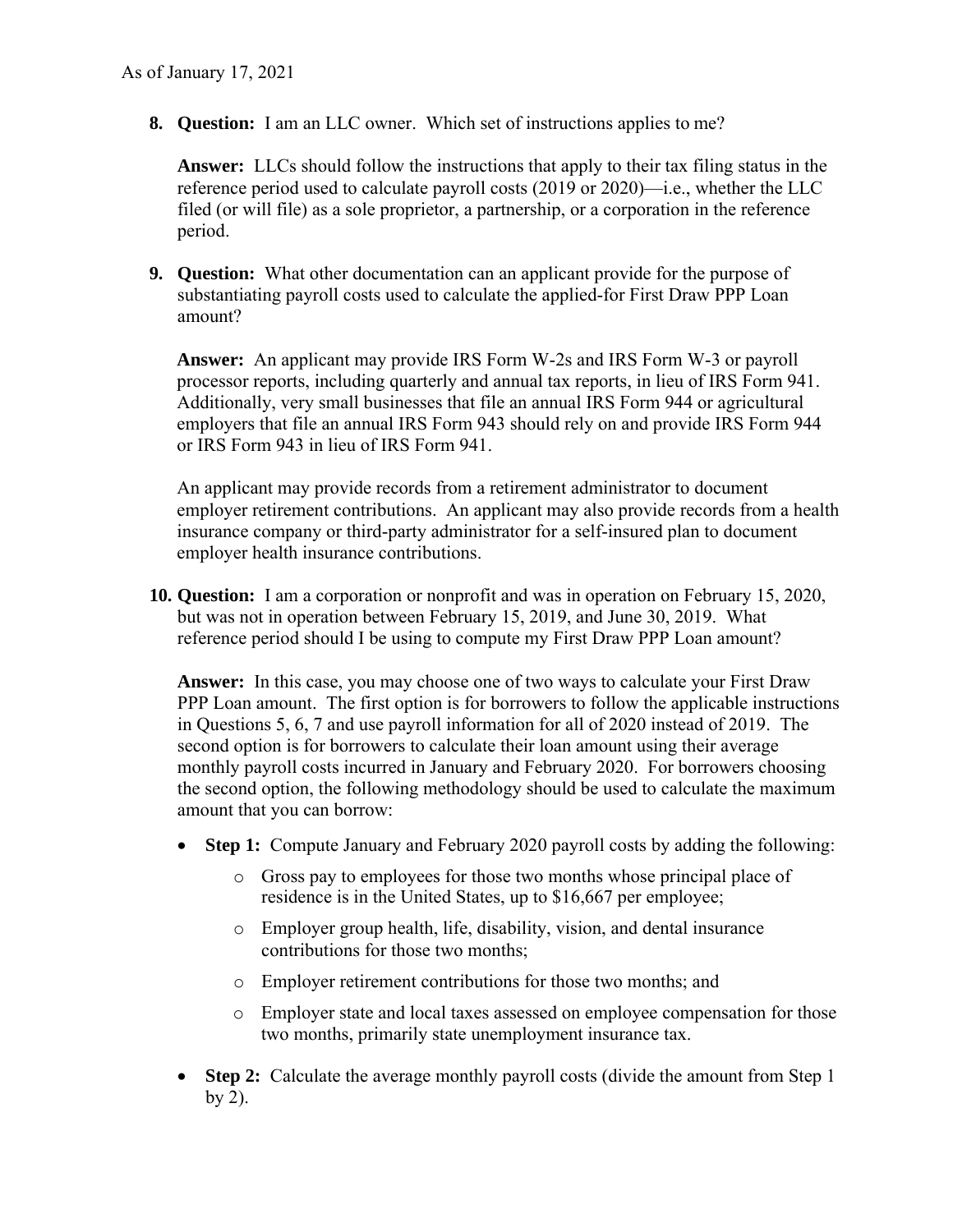- **Step 3:** Multiply the average monthly payroll costs from Step 2 by 2.5.
- **Step 4:** Add any outstanding amount of any EIDL made between January 31, 2020 and April 3, 2020 that you seek to refinance. Do not include the amount of any advance under an EIDL COVID-19 loan (because it does not have to be repaid).

If you choose the second option, you must provide payroll records from January and February 2020, your IRS Form 941 for the first quarter of 2020, and documentation of any employer retirement and group health, life, disability, vision, and dental insurance contributions from that period.

 **11. Question:** I am self-employed (or a partnership) and was in operation on February 15, 2020, but was not in operation between February 15, 2019, and June 30, 2019. I have filed or will file a Form 1040 Schedule C or Schedule F (or Form 1065) for 2020. What reference period should I be using to compute my First Draw PPP Loan amount?

 **Answer:** In this case, you may choose one of two ways to calculate your First Draw PPP Loan amount. The first option is for borrowers to follow the applicable instructions in Question 1 through 4 and use payroll information for all of 2020 instead of 2019. The second option is for borrowers to calculate their loan amount using their average monthly payroll costs incurred in January and February 2020. For borrowers choosing the second option, the following methodology should be used by Schedule C filers to calculate the maximum amount that you can borrow:

- • **Step 1:** Fill out an IRS Form 1040 Schedule C for January and February 2020. The entries on the schedule must reflect all business income and expenses from those two months, with the exception that on Schedule C line 13:
	- o you must include only 1/6 of the amount of any annual depreciation and section 179 expense deduction attributable to investment made in those months, and
	- o you must include 1/6 of the amount of the 2020 depreciation deduction attributable to investment made in prior years.
- **Step 2:** Take the net profit amount for January and February on Schedule C line 31.
	- o If this amount is more than \$16,667 for the two months combined, set it to \$16,667.
	- o If this amount is less than 0 for the two months combined, set it to 0.
- **Step 3:** If you have employees, add your employee payroll costs for January and February 2020 to the result in Step 2. Only include payroll costs for those employees whose principal place of residence is in the United States and up to \$16,667 of gross pay per employee.
- **Step 4:** Divide the total by 2, and then multiply it by 2.5.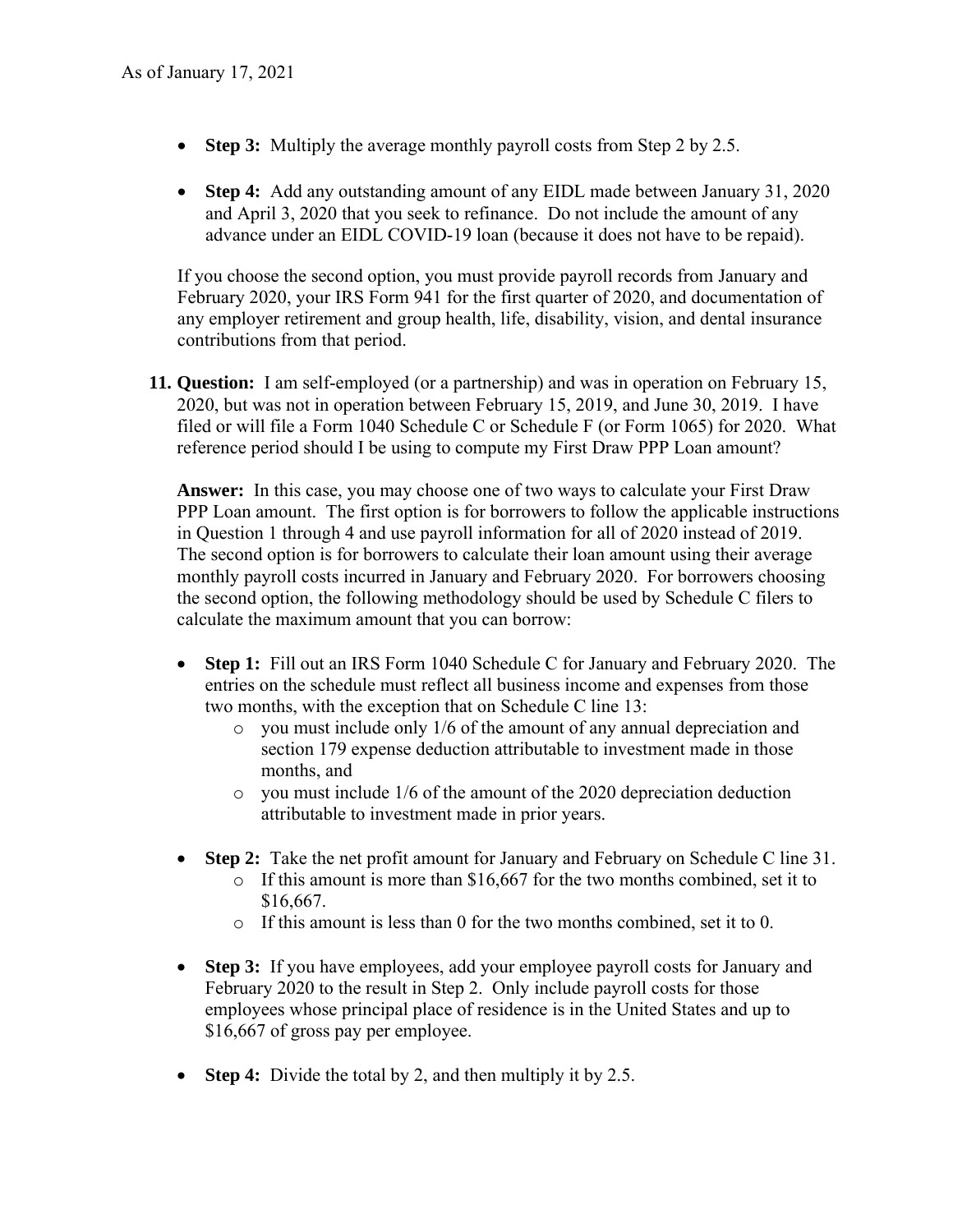• **Step 5:** Add the outstanding amount of any EIDL made between January 31, 2020 and April 3, 2020 that you seek to refinance, less the amount of any advance under an EIDL COVID-19 loan (because it does not have to be repaid).

 supply bank statements from your business account(s) for the months of January and Your IRS Form 1040 Schedule C as completed must be provided to your lender when you apply for a PPP loan. This information should be consistent with what you will submit to the IRS and must be true and accurate in all material respects. You must also February 2020 to substantiate your net profit amount from Schedule C. If you have employees, you also must provide payroll records from those two months, your IRS Form 941 for the first quarter of 2020, and documentation of any employer retirement and group health, life, disability, vision, and dental insurance contributions made on behalf of employees.

Schedule F filers should use the same methodology as above but complete a Schedule F in Step 1 and replace net profit from Step 2 with the gross income amount on Schedule F line 9 (if no employees) or the difference between the gross profit amount on Schedule F line 9 and employee payroll costs from the sum of Schedule F lines 15, 22, and 23 (if you have employees). Documentation requirements are the same as above except Schedule F as completed must be provided in place of Schedule C.

 Partnerships should use the same methodology as above but complete a Form 1065 in Step 1 and replace net profit from Step 2 with the net earnings from self-employment for each individual U.S.-based general partners (the difference between box 14a of IRS Form 1065 K-1 and the sum of (i) any section 179 expense deduction claimed in box 12; (ii) any unreimbursed partnership expenses claimed; and (iii) any depletion claimed on oil and gas properties) multiplied 0.9235. Documentation requirements are the same as above except Form 1065 as completed must be provided in place of Schedule C.

**12. Question:** In addition to pre-tax employee contributions for health insurance, what are the other pre-tax employee contributions for fringe benefits that may have been excluded from IRS Form 941 Taxable Medicare wages & tips that is part of employee gross pay?

 **Answer:** Employee contributions and deductions from pay for flexible spending arrangements (FSA) or other nontaxable benefits under a section 125 cafeteria plan, qualified transit or parking benefits (up to \$270 a month), and group life insurance (for up to \$50,000 of coverage) may have been excluded from IRS Form 941 Taxable Medicare wages & tips. However, pre-tax employee contributions to retirement plans are included in Taxable Medicare wages & tips and should not be added to that figure to arrive at gross pay.

**13. Question:** How should a borrower account for federal taxes when determining its payroll costs for purposes of the maximum loan amount, allowable uses of a PPP loan, and the amount of a loan that may be forgiven?